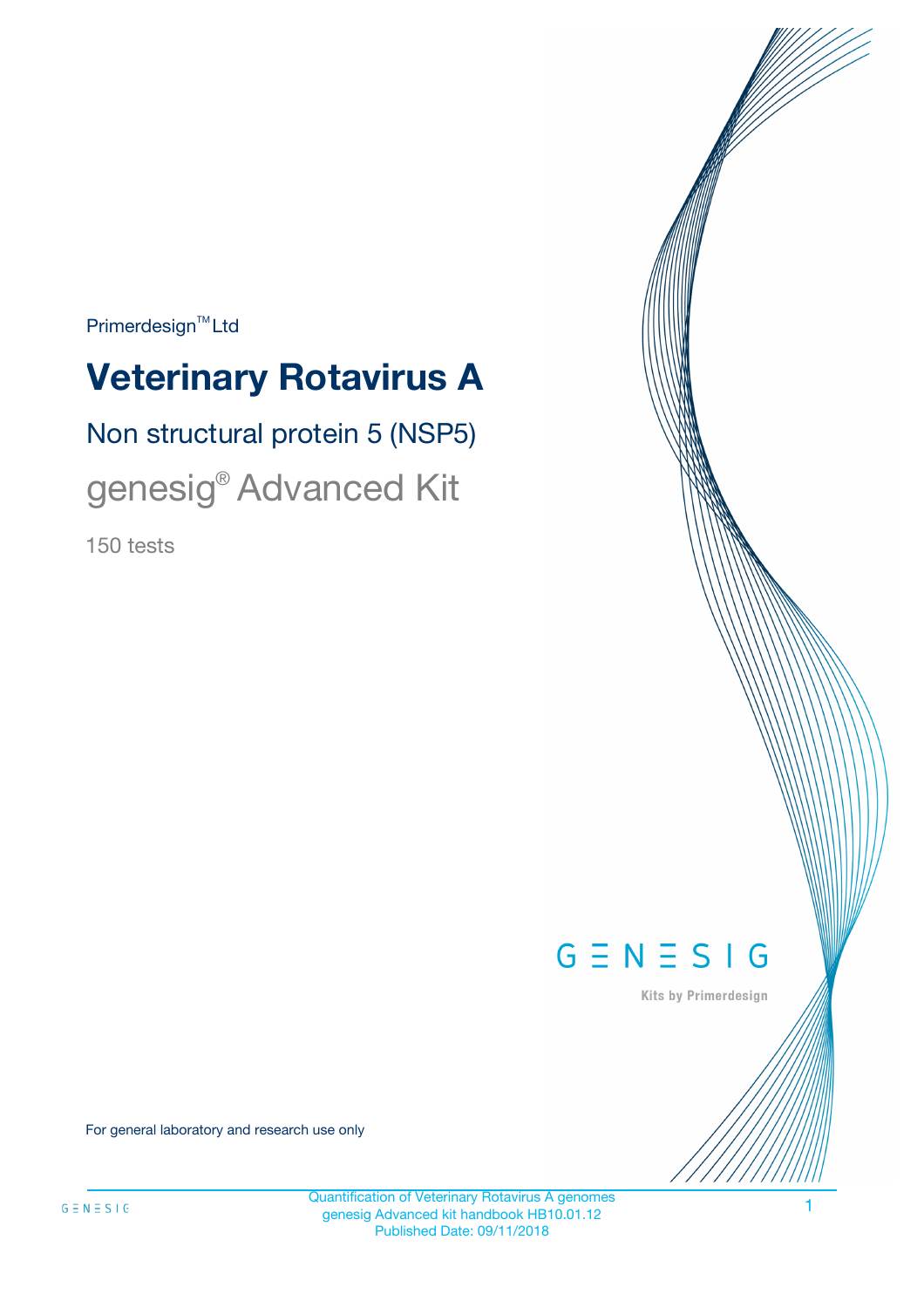# Introduction to Veterinary Rotavirus A

Rotavirus is a genus of double-stranded RNA based viruses of the Reoviridae family. Species within this genus have been named A to I, all cause severe diarrhoea although species E and H primarily infect pigs, D, F and G affect birds and I has been found to infect cats. The linear RNA genome of this species contains 11 segments between 528 and 3267 nucleotides in length. The three layer capsid containing this genome has icosahedral symmetry and is around 80nm in diameter and has channels which extend inward to the core.

The main route of transmission is the faecal-oral route due to contamination of food and water. The virus targets the enterocytes of the intestinal villi, enters the host cell by receptormediated endocytosis and replicates in the cytoplasm. After replication and construction of the new viral progeny the cell is lysed resulting in viral release as well as release of intestinal fluid which results in diarrhoea containing viral particles.

After an incubation period of around 2 days, symptoms of Rotavirus infection present with vomiting, fever and diarrhoea that can last over a week. After infection antibodies to the virus can be found in an individual, subsequent infections can occur throughout life but are mainly asymptomatic. Infection is most severe in the young and infections have significant economic impact on neonates of many domestic animals. Treatment is usually directed at alleviation of symptoms and mainly involves rehydration.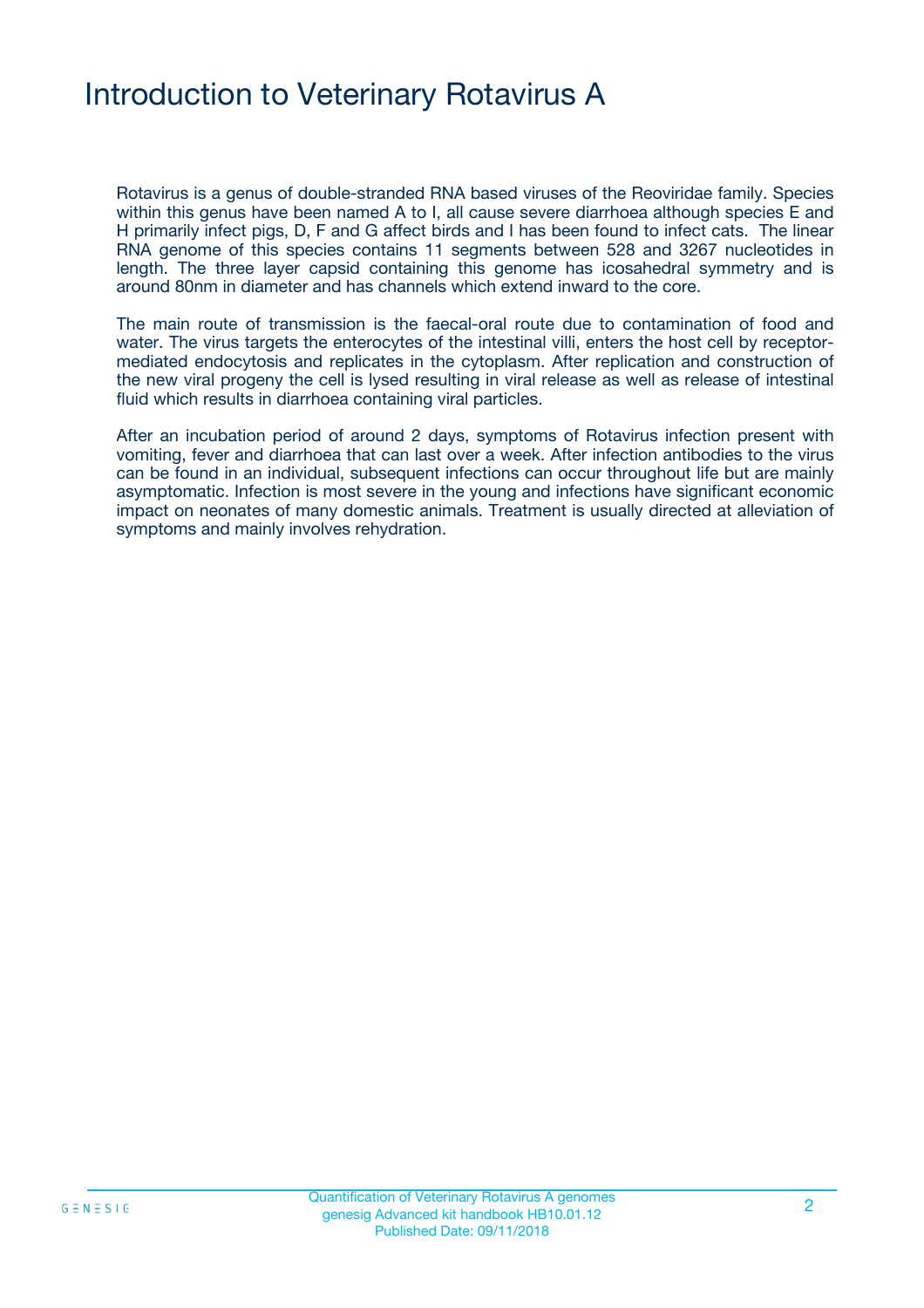# **Specificity**

The Primerdesign genesig Kit for Veterinary Rotavirus A (Vet RotavirusA) genomes is designed for the in vitro quantification of Vet RotavirusA genomes. The kit is designed to have a broad detection profile. Specifically, the primers represent 100% homology with over 95% of the NCBI database reference sequences available at the time of design.

The dynamics of genetic variation means that new sequence information may become available after the initial design. Primerdesign periodically reviews the detection profiles of our kits and when required releases new versions.

This kit will detect a broad range of rotavirus A strains of organisms of veterinary interest (eg cow, pig, cat and dog). Due to high sequence homology between rotavirus A sequences, the primers and probe in this kit will also detect rotavirus A isolates in human hosts.

Due to differences in homology this assay is less sensitive for detection of some rotavirus A strains isolated from equine hosts.

If you require further information, or have a specific question about the detection profile of this kit then please send an e.mail to enquiry@primerdesign.co.uk and our bioinformatics team will answer your question.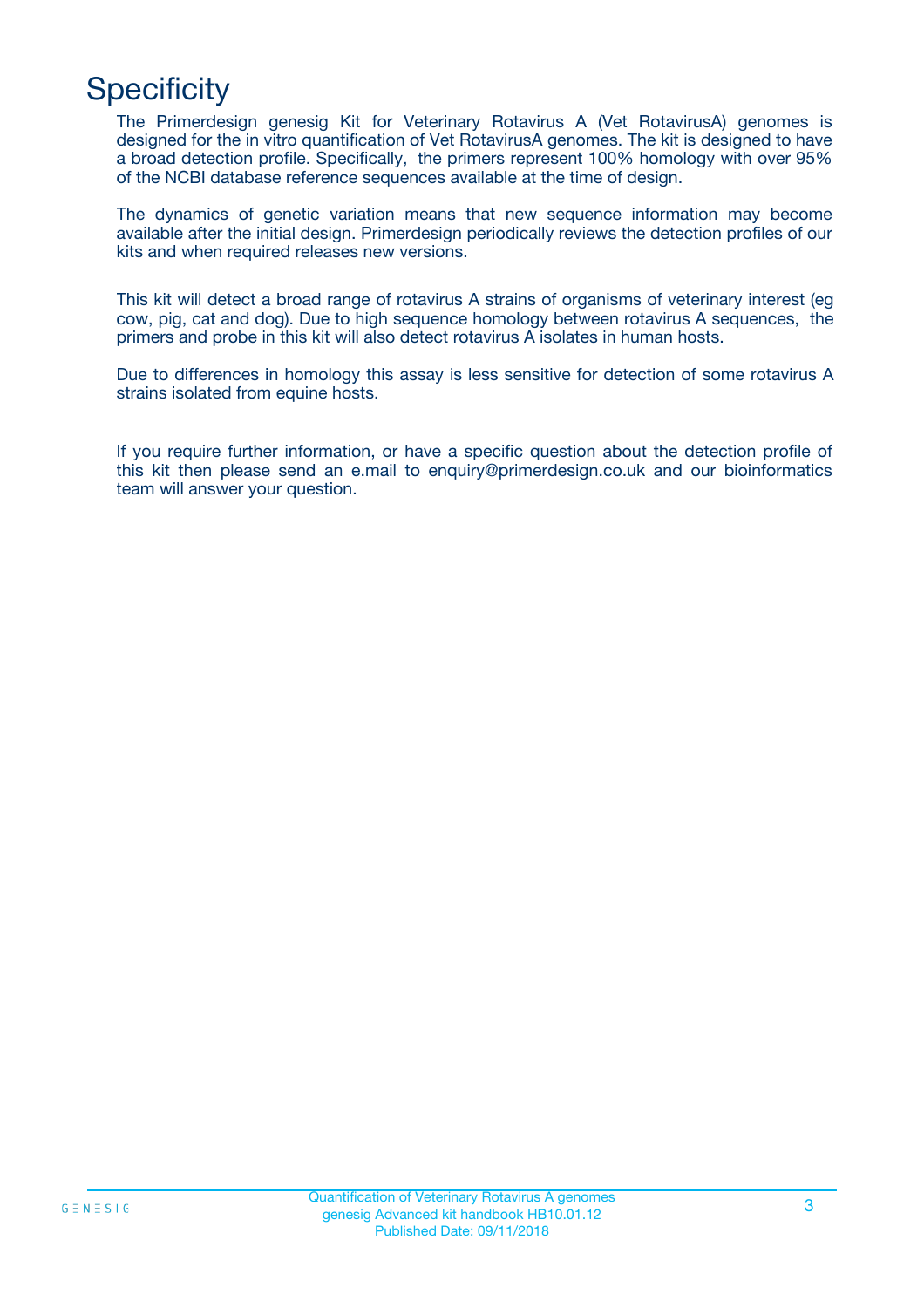## **Kit contents**

- **Vet RotavirusA specific primer/probe mix (150 reactions BROWN) FAM labelled**
- **Vet RotavirusA positive control template (for Standard curve RED)**
- **Internal extraction control primer/probe mix (150 reactions BROWN) VIC labelled as standard**
- **Internal extraction control RNA (150 reactions BLUE)**
- **Endogenous control primer/probe mix (150 reactions BROWN) FAM labelled**
- **RNase/DNase free water (WHITE) for resuspension of primer/probe mixes**
- **Template preparation buffer (YELLOW) for resuspension of internal control template, positive control template and standard curve preparation**

# **Reagents and equipment to be supplied by the user**

#### **Real-time PCR Instrument**

#### **Extraction kit**

This kit is recommended for use with genesig Easy DNA/RNA Extraction kit. However, it is designed to work well with all processes that yield high quality RNA and DNA with minimal PCR inhibitors.

#### **oasigTM lyophilised OneStep or Precision**®**PLUS OneStep 2X RT-qPCR Master Mix** Contains complete OneStep RT-qPCR master mix

**Pipettors and Tips**

**Vortex and centrifuge**

**Thin walled 1.5 ml PCR reaction tubes**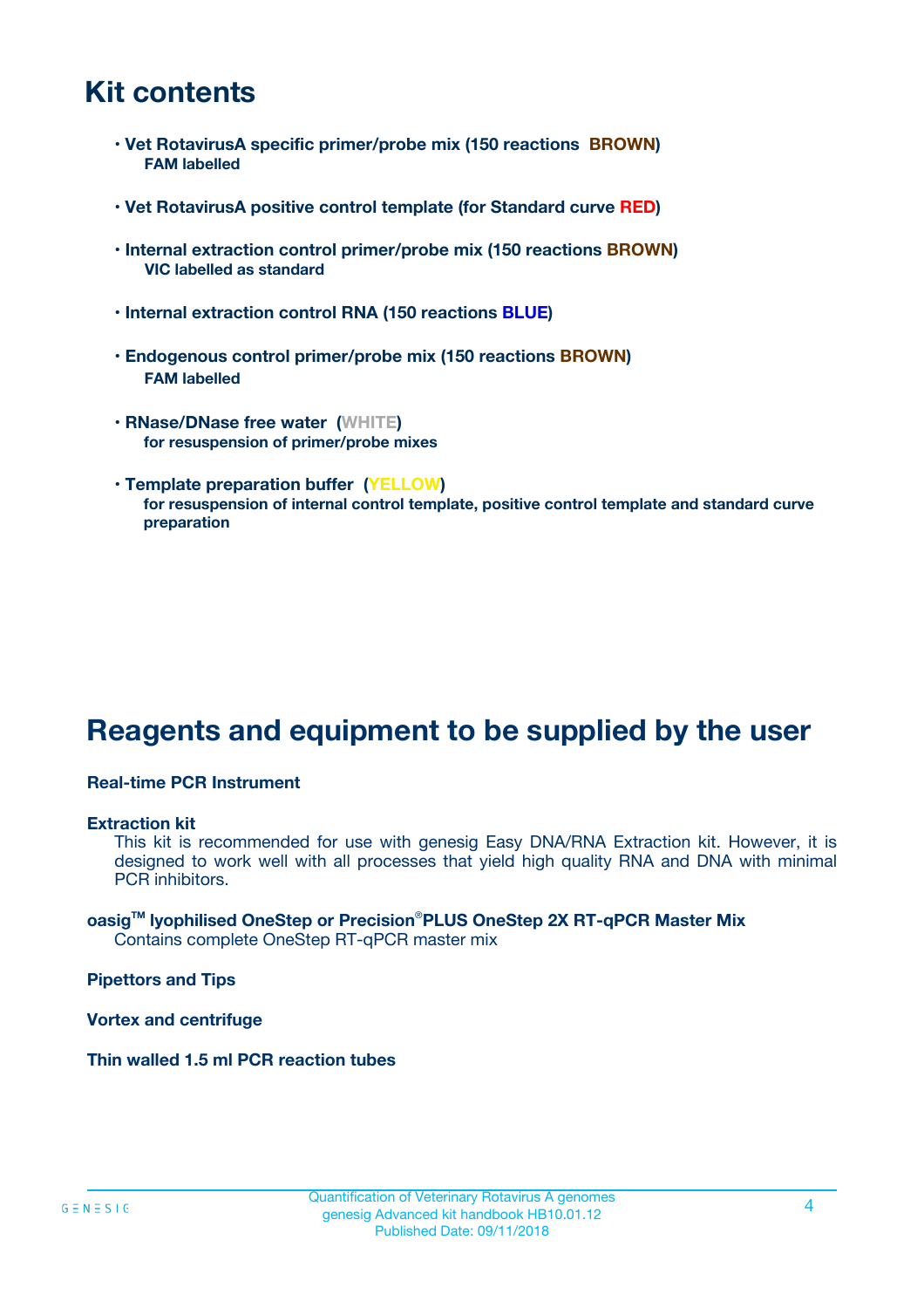### Kit storage and stability

This kit is stable at room temperature but should be stored at -20ºC on arrival. Once the lyophilised components have been resuspended they should not be exposed to temperatures above -20°C for longer than 30 minutes at a time and unnecessary repeated freeze/thawing should be avoided. The kit is stable for six months from the date of resuspension under these circumstances.

If a standard curve dilution series is prepared this can be stored frozen for an extended period. If you see any degradation in this serial dilution a fresh standard curve can be prepared from the positive control.

Primerdesign does not recommend using the kit after the expiry date stated on the pack.

### Suitable sample material

All kinds of sample material suited for PCR amplification can be used. Please ensure the samples are suitable in terms of purity, concentration, and RNA/DNA integrity (An internal PCR control is supplied to test for non specific PCR inhibitors). Always run at least one negative control with the samples. To prepare a negative-control, replace the template RNA sample with RNase/DNase free water.

### Dynamic range of test

Under optimal PCR conditions genesig Vet RotavirusA detection kits have very high priming efficiencies of >95% and can detect less than 100 copies of target template.

### Notices and disclaimers

This product is developed, designed and sold for research purposes only. It is not intended for human diagnostic or drug purposes or to be administered to humans unless clearly expressed for that purpose by the Food and Drug Administration in the USA or the appropriate regulatory authorities in the country of use. During the warranty period Primerdesign genesig detection kits allow precise and reproducible data recovery combined with excellent sensitivity. For data obtained by violation to the general GLP guidelines and the manufacturer's recommendations the right to claim under guarantee is expired. PCR is a proprietary technology covered by several US and foreign patents. These patents are owned by Roche Molecular Systems Inc. and have been sub-licensed by PE Corporation in certain fields. Depending on your specific application you may need a license from Roche or PE to practice PCR. Additional information on purchasing licenses to practice the PCR process may be obtained by contacting the Director of Licensing at Roche Molecular Systems, 1145 Atlantic Avenue, Alameda, CA 94501 or Applied Biosystems business group of the Applera Corporation, 850 Lincoln Centre Drive, Foster City, CA 94404. In addition, the 5' nuclease assay and other homogeneous amplification methods used in connection with the PCR process may be covered by U.S. Patents 5,210,015 and 5,487,972, owned by Roche Molecular Systems, Inc, and by U.S. Patent 5,538,848, owned by The Perkin-Elmer Corporation.

## Trademarks

Primerdesign™ is a trademark of Primerdesign Ltd.

genesig® is a registered trademark of Primerdesign Ltd.

The PCR process is covered by US Patents 4,683,195, and 4,683,202 and foreign equivalents owned by Hoffmann-La Roche AG. BI, ABI PRISM® GeneAmp® and MicroAmp® are registered trademarks of the Applera Genomics (Applied Biosystems Corporation). BIOMEK® is a registered trademark of Beckman Instruments, Inc.; iCycler™ is a registered trademark of Bio-Rad Laboratories, Rotor-Gene is a trademark of Corbett Research. LightCycler™ is a registered trademark of the Idaho Technology Inc. GeneAmp®, TaqMan® and AmpliTaqGold® are registered trademarks of Roche Molecular Systems, Inc., The purchase of the Primerdesign ™ reagents cannot be construed as an authorization or implicit license to practice PCR under any patents held by Hoffmann-LaRoche Inc.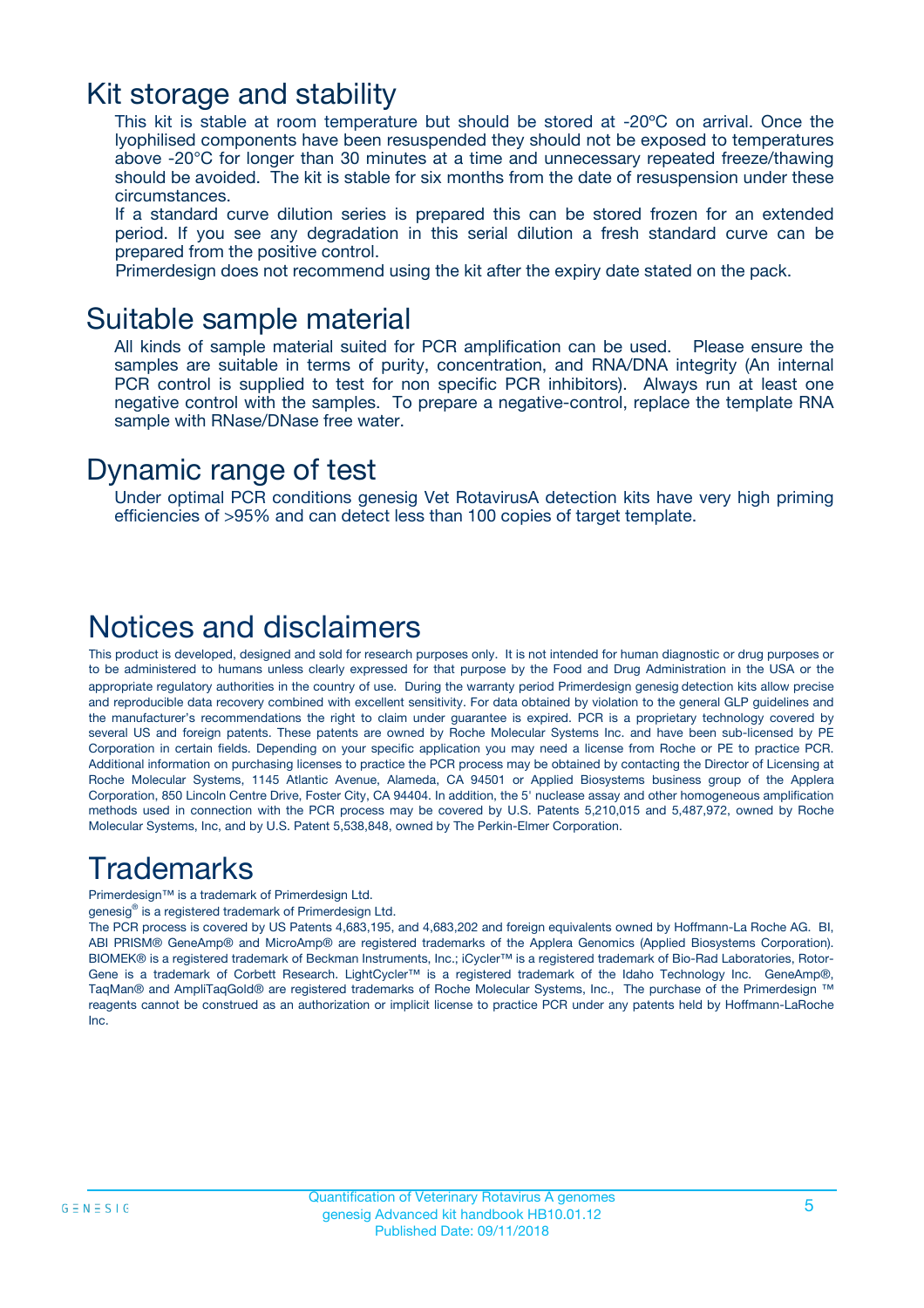# **Principles of the test**

#### **Real-time PCR**

A Vet RotavirusA specific primer and probe mix is provided and this can be detected through the FAM channel.

The primer and probe mix provided exploits the so-called TaqMan® principle. During PCR amplification, forward and reverse primers hybridize to the Vet RotavirusA cDNA. A fluorogenic probe is included in the same reaction mixture which consists of a DNA probe labeled with a 5`-dye and a 3`-quencher. During PCR amplification, the probe is cleaved and the reporter dye and quencher are separated. The resulting increase in fluorescence can be detected on a range of qPCR platforms.

#### **Positive control**

For copy number determination and as a positive control for the PCR set up, the kit contains a positive control template.

This can be used to generate a standard curve of Vet RotavirusA copy number / Cq value. Alternatively the positive control can be used at a single dilution where full quantitative analysis of the samples is not required. Each time the kit is used, at least one positive control reaction must be included in the run. A positive result indicates that the primers and probes for detecting the target Vet RotavirusA gene worked properly in that particular experimental scenario. If a negative result is obtained the test results are invalid and must be repeated. Care should be taken to ensure that the positive control does not contaminate any other kit component which would lead to false-positive results. This can be achieved by handling this component in a Post PCR environment. Care should also be taken to avoid crosscontamination of other samples when adding the positive control to the run. This can be avoided by sealing all other samples and negative controls before pipetting the positive control into the positive control well.

#### **Negative control**

To validate any positive findings a negative control reaction should be included every time the kit is used. For this reaction the RNase/DNase free water should be used instead of template. A negative result indicates that the reagents have not become contaminated while setting up the run.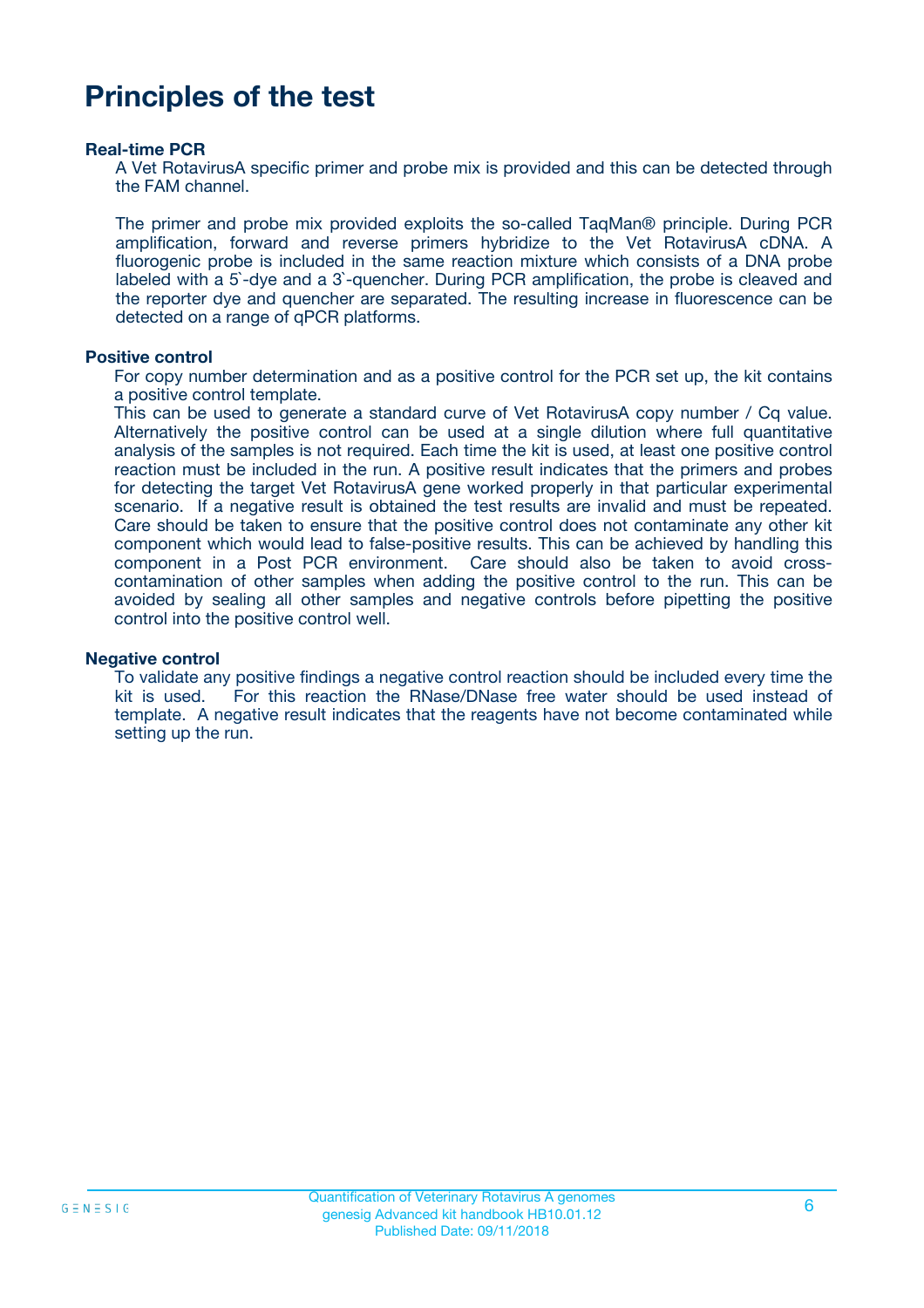#### **Internal RNA extraction control**

When performing RNA extraction, it is often advantageous to have an exogenous source of RNA template that is spiked into the lysis buffer. This control RNA is then co-purified with the sample RNA and can be detected as a positive control for the extraction process. Successful co-purification and qPCR for the control RNA also indicates that PCR inhibitors are not present at a high concentration.

A separate qPCR primer/probe mix are supplied with this kit to detect the exogenous RNA using qPCR. The PCR primers are present at PCR limiting concentrations which allows multiplexing with the target sequence primers. Amplification of the control cDNA does not interfere with detection of the Vet RotavirusA target cDNA even when present at low copy number. The Internal control is detected through the VIC channel and gives a Cq value of 28+/ -3 depending on the level of sample dilution.

#### **Endogenous control**

To confirm extraction of a valid biological template, a primer and probe mix is included to detect an endogenous gene. Detection of the endogenous control is through the FAM channel and it is NOT therefore possible to perform a multiplex with the Vet RotavirusA primers. A poor endogenous control signal may indicate that the sample did not contain sufficient biological material.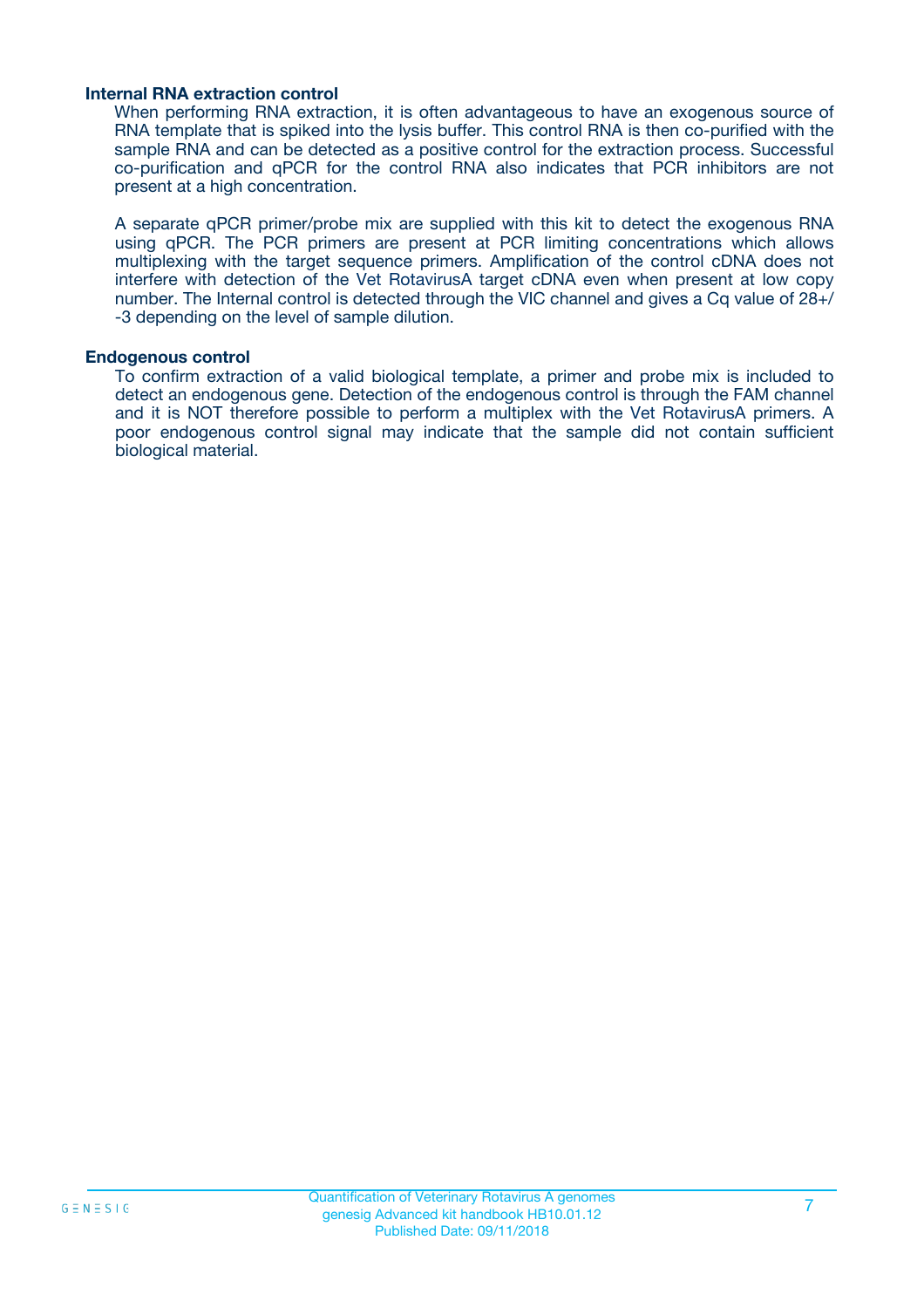### Resuspension protocol

To minimize the risk of contamination with foreign DNA, we recommend that all pipetting be performed in a PCR clean environment. Ideally this would be a designated PCR lab or PCR cabinet. Filter tips are recommended for all pipetting steps.

- **1. Pulse-spin each tube in a centrifuge before opening.** This will ensure lyophilised primer and probe mix is in the base of the tube and is not spilt upon opening the tube.
- **2. Resuspend the primer/probe mixes in the RNase/DNase free water supplied, according to the table below:**

To ensure complete resuspension, vortex each tube thoroughly.

| Component - resuspend in water                       |          |  |
|------------------------------------------------------|----------|--|
| <b>Pre-PCR pack</b>                                  |          |  |
| Vet RotavirusA primer/probe mix (BROWN)              | $165$ µl |  |
| Internal extraction control primer/probe mix (BROWN) | $165$ µl |  |
| Endogenous control primer/probe mix (BROWN)          | 165 µl   |  |

**3. Resuspend the internal control template and positive control template in the template preparation buffer supplied, according to the table below:** To ensure complete resuspension, vortex each tube thoroughly.

| Component - resuspend in template preparation buffer |  |  |  |
|------------------------------------------------------|--|--|--|
| <b>Pre-PCR heat-sealed foil</b>                      |  |  |  |
| Internal extraction control RNA (BLUE)               |  |  |  |
| <b>Post-PCR heat-sealed foil</b>                     |  |  |  |
| Vet RotavirusA Positive Control Template (RED) *     |  |  |  |

\* This component contains high copy number template and is a VERY significant contamination risk. It must be opened and handled in a separate laboratory environment, away from the other components.

## RNA extraction

The internal extraction control RNA can be added either to the RNA lysis/extraction buffer or to the RNA sample once it has been resuspended in lysis buffer.

#### **DO NOT add the internal extraction control RNA directly to the unprocessed biological sample as this will lead to degradation and a loss in signal.**

- **1. Add 4µ**l **of the Internal extraction control RNA (BLUE) to each sample in RNA lysis/extraction buffer per sample.**
- **2. Complete RNA extraction according to the manufacturer's protocols.**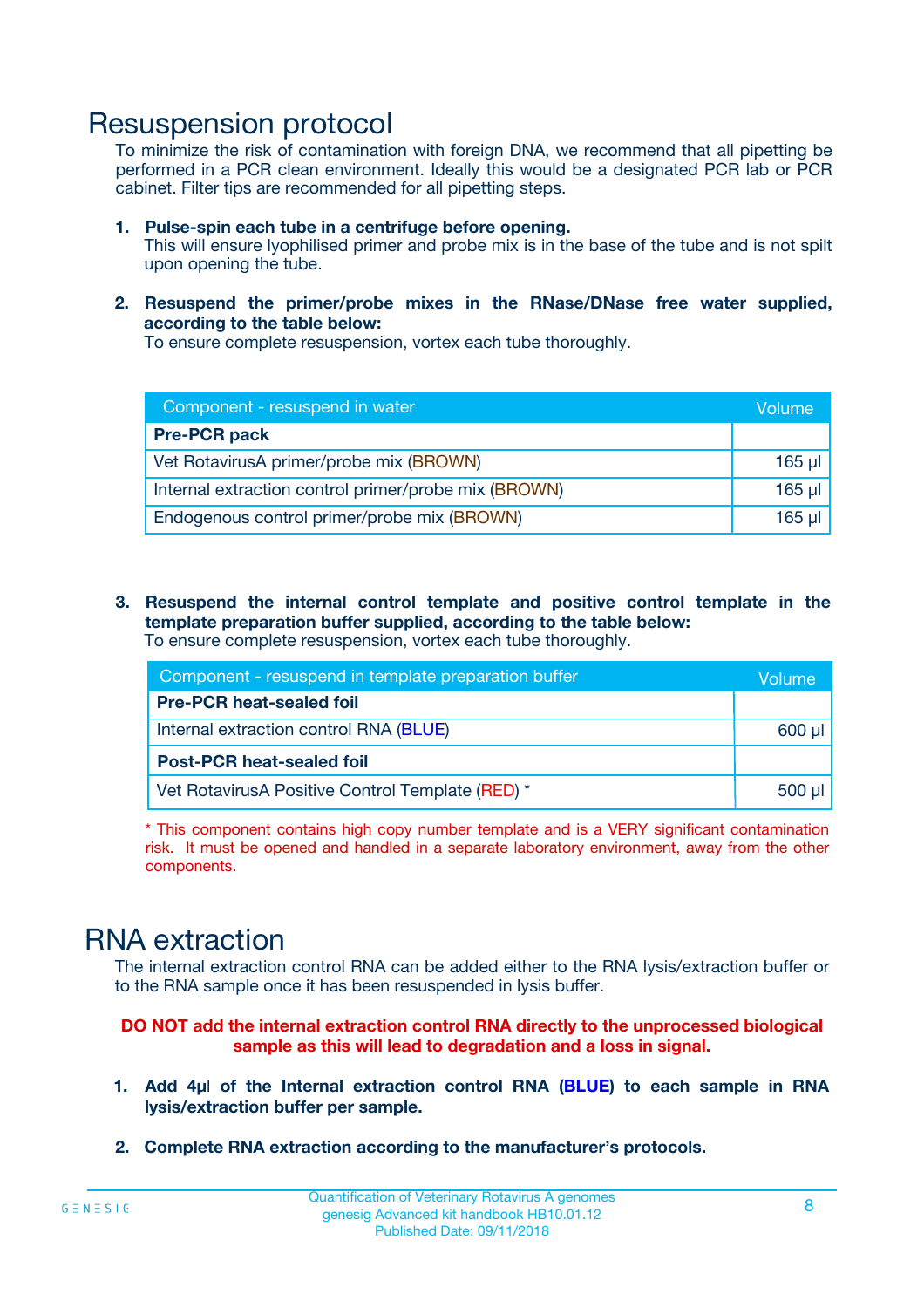# OneStep RT-qPCR detection protocol

#### **For optimum performance and sensitivity.**

All pipetting steps and experimental plate set up should be performed on ice. After the plate is poured proceed immediately to the OneStep amplification protocol. Prolonged incubation of reaction mixes at room temperature can lead to PCR artifacts that reduce the sensitivity of detection.

#### **1. For each RNA sample prepare a reaction mix according to the table below: Include sufficient reactions for positive and negative controls.**

| Component                                                    | Volume   |
|--------------------------------------------------------------|----------|
| oasig OneStep or PrecisionPLUS OneStep 2X RT-qPCR Master Mix | $10 \mu$ |
| Vet RotavirusA primer/probe mix (BROWN)                      | 1 µl     |
| Internal extraction control primer/probe mix (BROWN)         | 1 µI     |
| <b>RNase/DNase free water (WHITE)</b>                        | $3 \mu$  |
| <b>Final Volume</b>                                          | 15 ul    |

**2. For each RNA sample prepare an endogenous control reaction according to the table below (optional):**

This control reaction will provide crucial information regarding the quality of the biological sample.

| Component                                                    | Volume          |  |  |
|--------------------------------------------------------------|-----------------|--|--|
| oasig OneStep or PrecisionPLUS OneStep 2X RT-qPCR Master Mix | $10 \mu$        |  |  |
| Endogenous control primer/probe mix (BROWN)                  |                 |  |  |
| <b>RNase/DNase free water (WHITE)</b>                        | 4 µl            |  |  |
| <b>Final Volume</b>                                          | 15 <sub>µ</sub> |  |  |

- **3. Pipette 15µl of these mixes into each well according to your qPCR experimental plate set up.**
- **4. Pipette 5µl of RNA template into each well, according to your experimental plate set up.**

For negative control wells use 5µl of RNase/DNase free water. The final volume in each well is 20µl.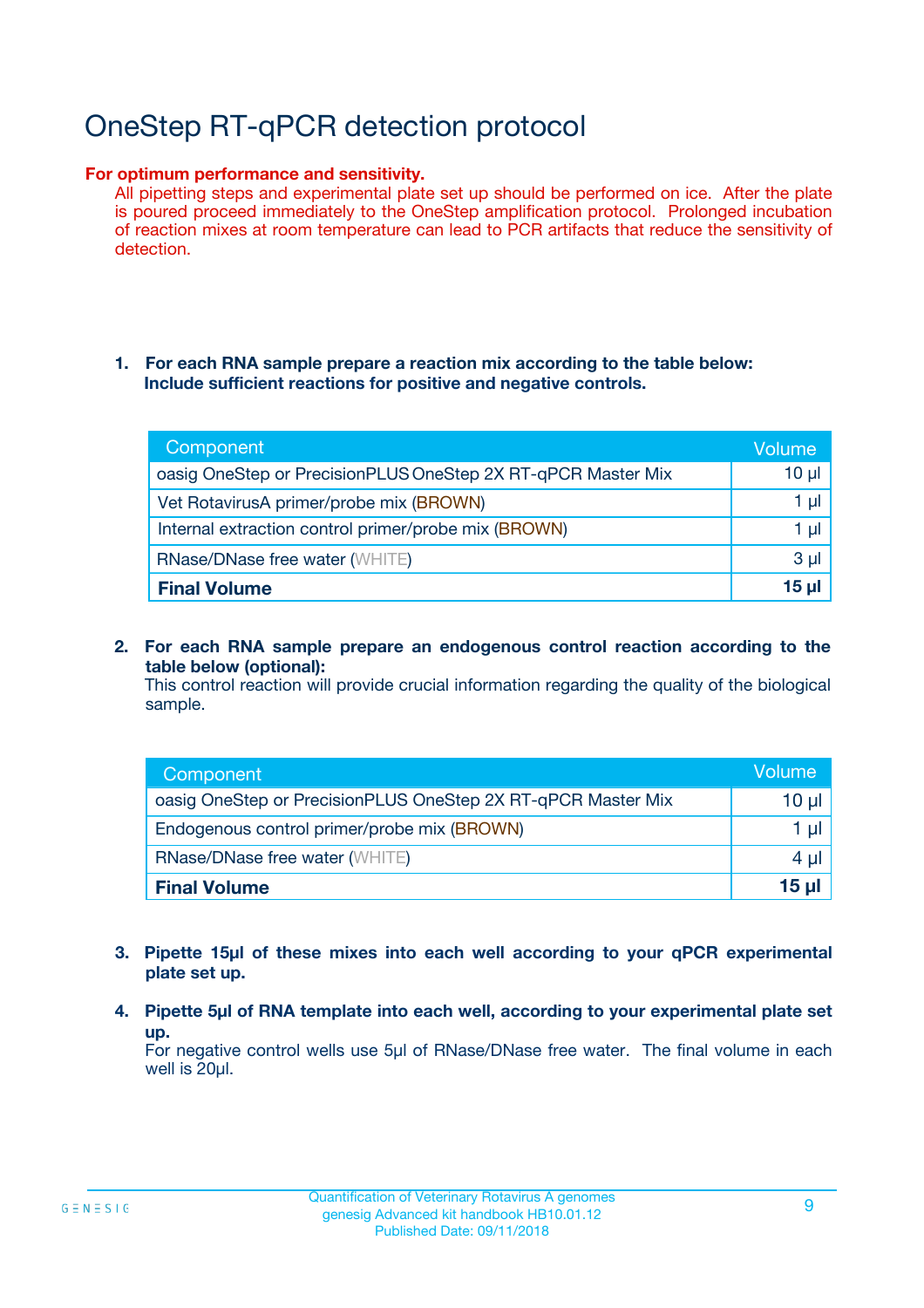**5. If a standard curve is included for quantitative analysis prepare a reaction mix according to the table below:**

| Component                                                    | Volume       |  |
|--------------------------------------------------------------|--------------|--|
| oasig OneStep or PrecisionPLUS OneStep 2X RT-qPCR Master Mix | $10 \mu$     |  |
| Vet RotavirusA primer/probe mix (BROWN)                      |              |  |
| <b>RNase/DNase free water (WHITE)</b>                        | 4 U          |  |
| <b>Final Volume</b>                                          | <u>15 µl</u> |  |

- **6. Preparation of standard curve dilution series.**
	- **1) Pipette 90µl of template preparation buffer into 5 tubes and label 2-6**
	- **2) Pipette 10µl of Positive Control Template (RED) into tube 2**
	- **3) Vortex thoroughly**
	- **4) Change pipette tip and pipette 10 µl from tube 2 into tube 3**
	- **5) Vortex thoroughly**

**Repeat steps 4 and 5 to complete the dilution series**

| <b>Standard Curve</b>         | <b>Copy Number</b>     |
|-------------------------------|------------------------|
| Tube 1 Positive control (RED) | $2 \times 10^5$ per µl |
| Tube 2                        | $2 \times 10^4$ per µl |
| Tube 3                        | $2 \times 10^3$ per µl |
| Tube 4                        | $2 \times 10^2$ per µl |
| Tube 5                        | 20 per µl              |
| Tube 6                        | 2 per µl               |

**7. Pipette 5µl of standard template into each well for the standard curve according to your plate set-up**

The final volume in each well is 20µl.

# OneStep RT-qPCR Amplification Protocol

Amplification conditions using oasig OneStep or PrecisionPLUS OneStep 2X RT-qPCR Master Mix.

|             | <b>Step</b>                  | <b>Time</b>      | <b>Temp</b> |
|-------------|------------------------------|------------------|-------------|
|             | <b>Reverse Transcription</b> | $10 \text{ min}$ | 55 °C       |
|             | Enzyme activation            | 2 min            | 95 °C       |
| Cycling x50 | Denaturation                 | 10 <sub>s</sub>  | 95 °C       |
|             | <b>DATA COLLECTION *</b>     | 60 s             | 60 °C       |

\* Fluorogenic data should be collected during this step through the FAM and VIC channels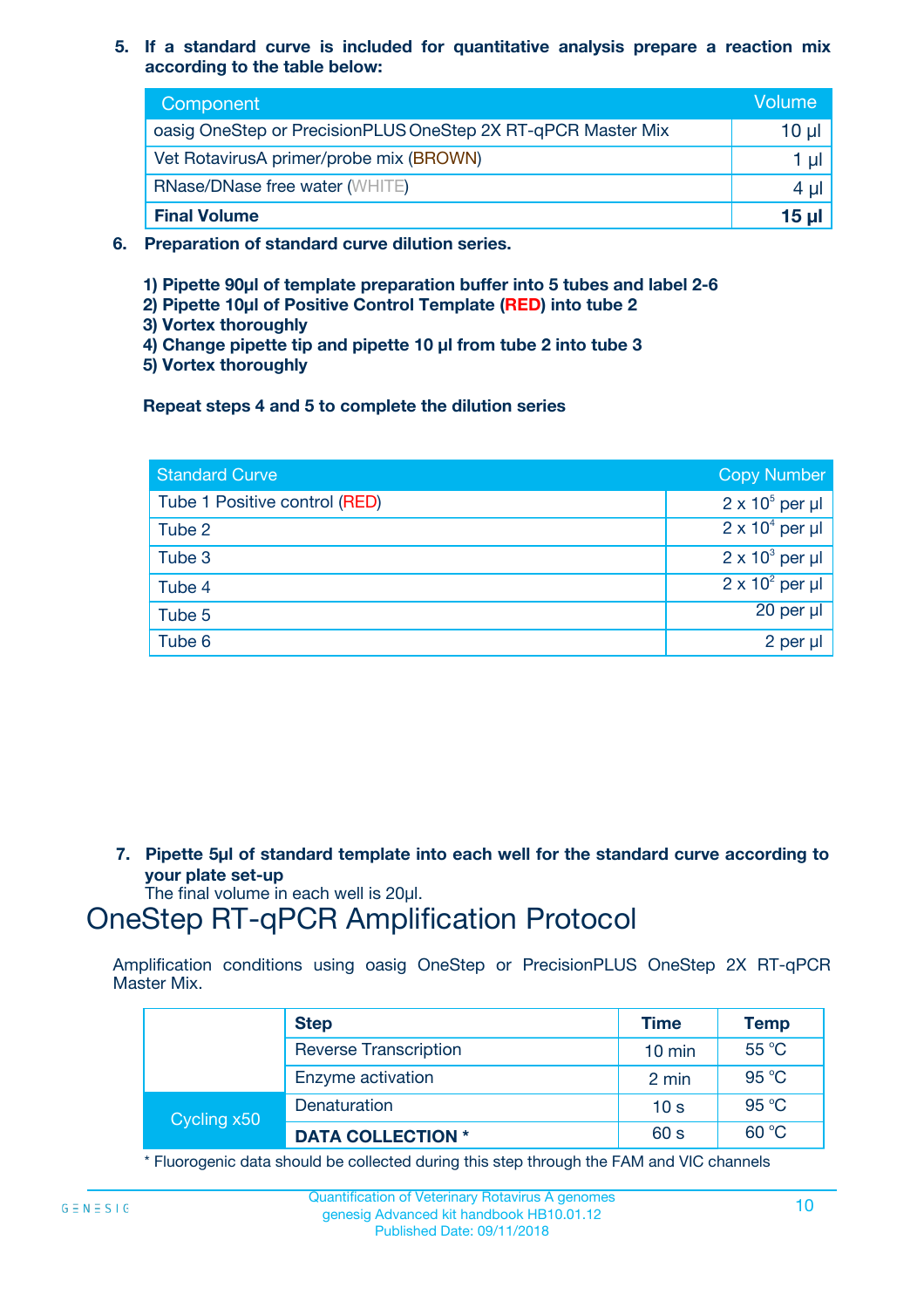### Interpretation of results

| <b>Target</b><br>(FAM) | Internal<br>control<br>(NIC) | <b>Positive</b><br>control | <b>Negative</b><br>control | Interpretation                                                                                                  |
|------------------------|------------------------------|----------------------------|----------------------------|-----------------------------------------------------------------------------------------------------------------|
| $\leq 30$              | $+ 1 -$                      | ÷                          |                            | <b>POSITIVE QUANTITATIVE RESULT</b><br>calculate copy number                                                    |
| > 30                   | ÷                            | ÷                          |                            | <b>POSITIVE QUANTITATIVE RESULT</b><br>calculate copy number                                                    |
| > 30                   |                              | ÷                          |                            | <b>POSITIVE QUALITATIVE RESULT</b><br>do not report copy number as this<br>may be due to poor sample extraction |
|                        | ÷                            | ÷                          |                            | <b>NEGATIVE RESULT</b>                                                                                          |
| $+ 1 -$                | $+ 1 -$                      | ÷                          | $\leq$ 35                  | <b>EXPERIMENT FAILED</b><br>due to test contamination                                                           |
|                        | $+$ / -                      |                            | > 35                       | $\star$                                                                                                         |
|                        |                              | ÷                          |                            | <b>SAMPLE PREPARATION FAILED</b>                                                                                |
|                        |                              |                            |                            | <b>EXPERIMENT FAILED</b>                                                                                        |

Positive control template (**RED**) is expected to amplify between Cq 16 and 23. Failure to satisfy this quality control criterion is a strong indication that the experiment has been compromised.

\*Where the test sample is positive and the negative control is positive with a  $Cq > 35$ , the sample must be reinterpreted based on the relative signal strength of the two results:



If the sample amplifies  $> 5$  Cq earlier than the negative control then the sample should be reinterpreted (via the table above) with the negative control verified as negative.



If the sample amplifies  $< 5$  Cq earlier than the negative control then the positive sample result is invalidated and the result should be determined inconclusive due to test contamination. The test for this sample should be repeated.